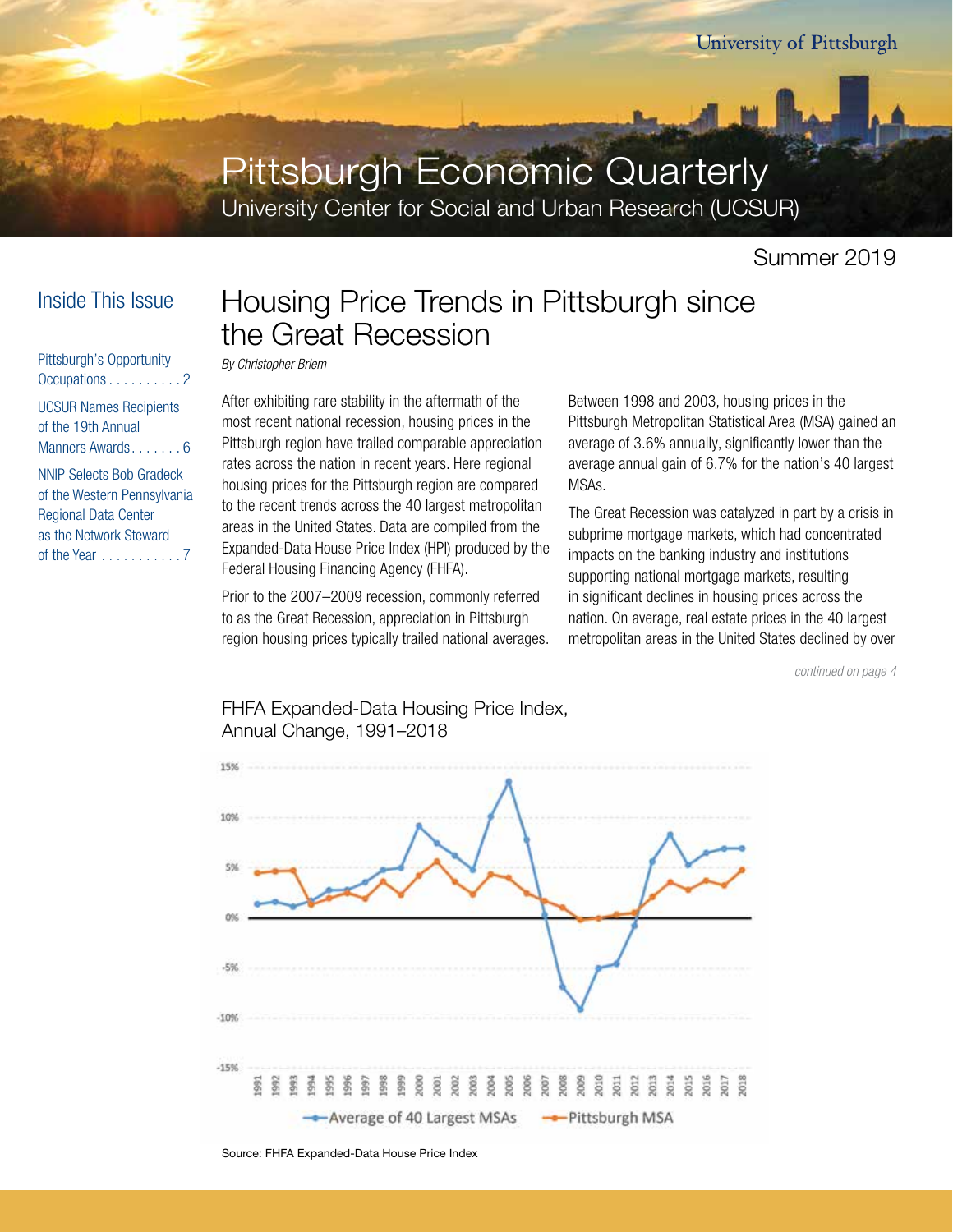# Pittsburgh's Opportunity Occupations

In April 2019, researchers at the Federal Reserve Banks of Cleveland and Philadelphia updated their ongoing research on opportunity employment. Opportunity employment is defined as jobs accessible to workers without a bachelor's degree that typically pay above the national median income in 2017 that was \$37,690 adjusted for local cost of living differences. The report contrasted the concentration of opportunity employment across 121 metropolitan areas in the United States and the characteristics of opportunity occupations—occupations that typically meet the definition of opportunity employment—within each region.

For the Pittsburgh Metropolitan Statistical Area (MSA) in 2017, 25% of regional jobs were estimated to be in opportunity

occupations, 27% of the region's jobs typically required a bachelor's degree or higher, and 47.9% of regional jobs were estimated to be lower-wage employment. There were an estimated 2.7 residents ages 25–64 without a bachelor's degree for every opportunity job in the Pittsburgh region. The top opportunity occupations for Pittsburgh in 2017 were registered nurses, heavy and tractor-trailer truck drivers, and maintenance and repair workers.

Pittsburgh ranked 55th out of the 121 regions studied for the concentration of opportunity employment within the labor market. However, of the metropolitan areas studied that were part of the Fourth Federal Reserve District (Ohio, eastern Kentucky, Western Pennsylvania, and part of northern West

Virginia), Pittsburgh had the lowest share of opportunity employment. Cleveland, Ohio, is estimated to have 30.1% of its regional jobs in opportunity occupations. Cincinnati, Ohio, had a comparable 29.1% of regional jobs in opportunity occupations, and the highest share of opportunity employment within the Fourth District was in the Toledo, Ohio, metropolitan area with 34%.

The full report, *Opportunity Occupations Revisited: Exploring Employment for Sub-baccalaureate Workers Across Metro Areas and Over Time* (April 2019), by Kyle Fee, Keith Wardrip, and Lisa Nelson can be found at **clevelandfed.org.** 

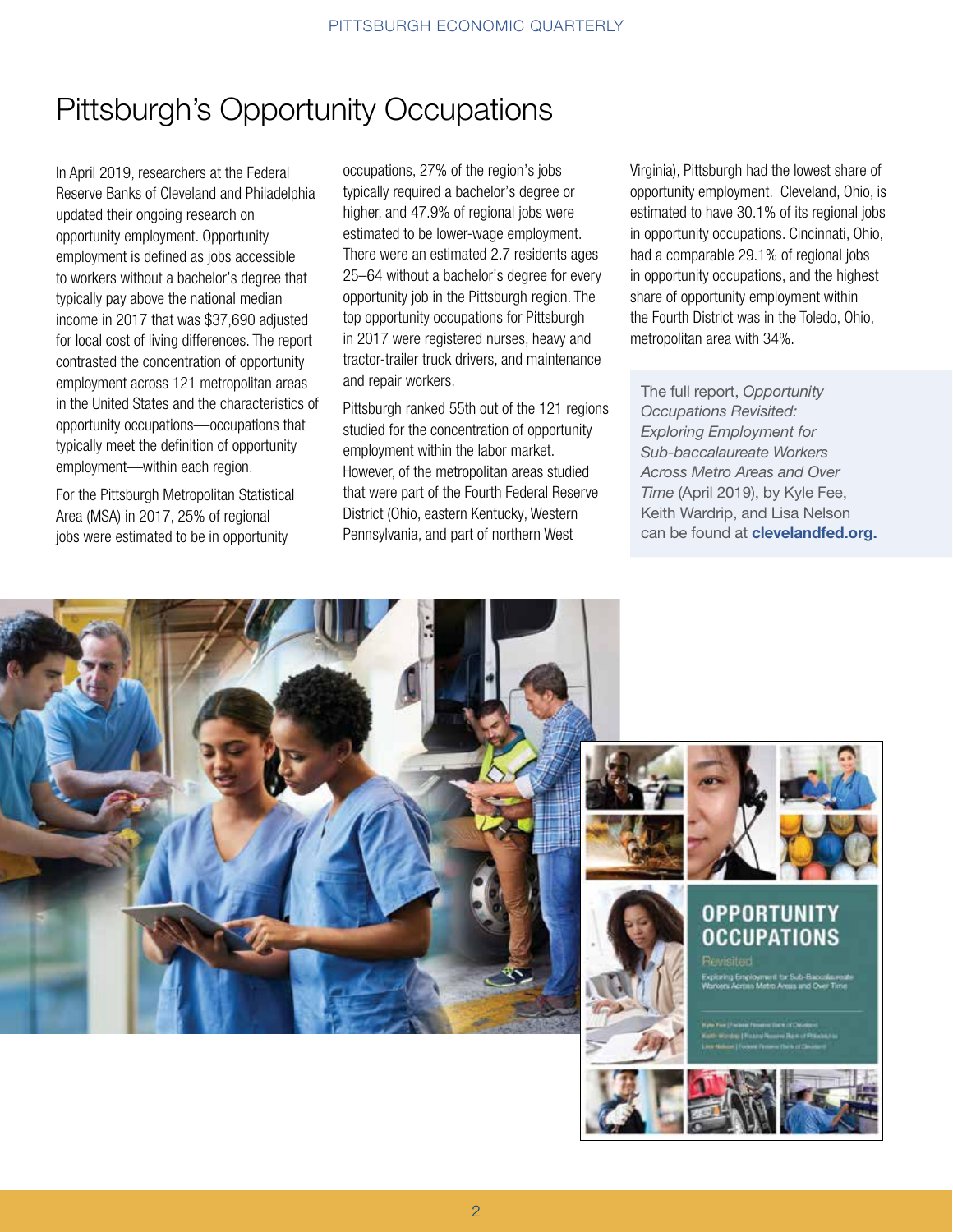#### PITTSBURGH ECONOMIC SUMMER 2019

### Pittsburgh MSA Top 10 Opportunity Occupations in 2017

|                                                    | <b>Annual Median Wage</b> | <b>Opportunity</b><br><b>Employment</b> |
|----------------------------------------------------|---------------------------|-----------------------------------------|
| <b>Registered Nurses</b>                           | \$63,200                  | 18,100                                  |
| Heavy and Tractor-Trailer Truck Drivers            | \$45,000                  | 14,200                                  |
| Maintenance and Repair Workers                     | \$37,100                  | 10,600                                  |
| <b>Construction Laborers</b>                       | \$38,600                  | 9,700                                   |
| Bookkeeping, Accounting, and Auditing Clerks       | \$36,700                  | 7,700                                   |
| Carpenters                                         | \$51,600                  | 6,100                                   |
| Licensed Practical and Licensed Vocational Nurses  | \$44,600                  | 6,000                                   |
| Automotive Service Technicians and Mechanics       | \$37,200                  | 5,800                                   |
| Supervisors of Retail Sales Workers                | \$38,000                  | 5,700                                   |
| Sales Representatives, Wholesale and Manufacturing | \$63,000                  | 5,100                                   |

Source: Federal Reserve Bank of Cleveland

#### What does Pittsburgh have to say about growing prosperity without population growth?

Also from the Federal Reserve Bank of Philadelphia in June is an overview of recent economic trends in Pittsburgh and the contrast between improving regional economic conditions and ongoing population declines impacting Southwestern Pennsylvania. Pittsburgh stands out as a region that has sustained high per capita income levels despite population decline that has persisted since the contraction of the region's manufacturing cluster over three decades ago. These topics along with an overview of regional economic trends are addressed in a recent analysis by former Pittsburgher Paul Flora, now with the Federal Reserve Bank of Philadelphia.

Regional Spotlight: Smart Growth for Regions of All Sizes is available online at **philadelphiafed.org**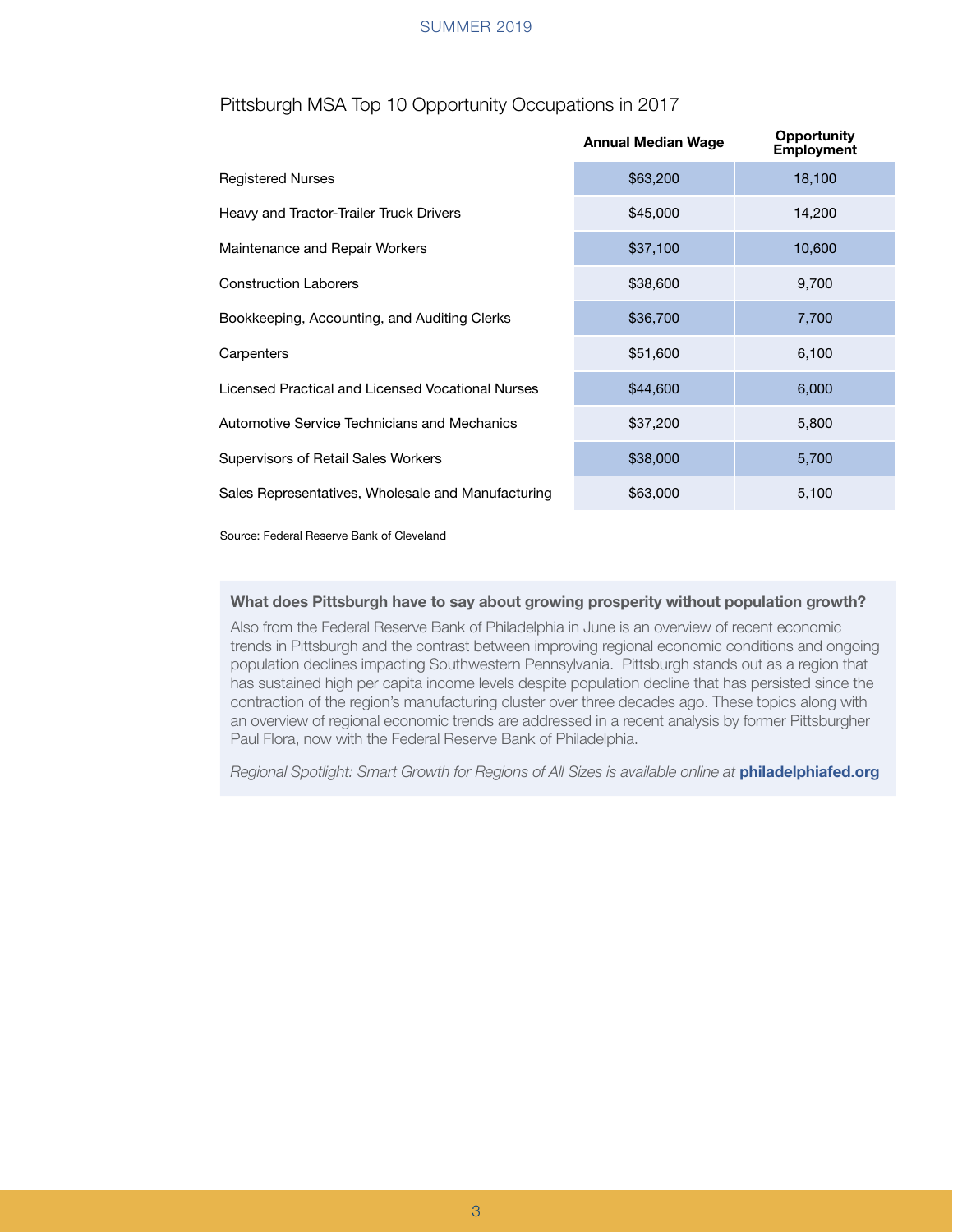#### *continued from page 1*

25% between 2009 and 2012. Some of the worst hit regions experienced even steeper declines. From peaks reached just prior to 2008, real estate prices in Phoenix, Arizona, are estimated to have dropped by over 45%, while Las Vegas, Nevada, experienced a nearly 60% decline. In contrast, the Pittsburgh region sustained a moderate (+1.7%) gain between 2009 and 2012, making it the only large metropolitan area not to experience a decline in real estate prices over the period.

Since 2013, these trends have again reversed. While real estate prices in Pittsburgh have sustained gains in recent years, national housing prices have rebounded at faster rates in most markets. Housing prices in 22 of the 40 largest metropolitan areas have recouped all losses since the Great Recession and reached new peaks by 2018. Between 2013 and 2018, the 40 largest metropolitan areas in the United States experienced an average annual gain of 6.9%, ahead of an average annual gain of 3.9% for the Pittsburgh region.

Though trailing national trends, real estate appreciation in the Pittsburgh region is accelerating. Between 2017 and 2018, housing prices in the Pittsburgh region are estimated to have increased by 4.8%, the largest annual increase in HPI since 2001 and the second-largest annual increase in the HPI data, which go back to 1991.

Real estate prices in Pittsburgh have mirrored other regional economic and demographic trends over the last decade. Stability in real estate prices during the Great Recession coincided with a period of increasing migration into the region and moderate population gains. Prior to 2008, the Pittsburgh metropolitan region typically experienced population decline as the result of both natural population decline (deaths exceeding births) and net out-migration of population. U.S. Census Bureau estimates

show that between 2009 and 2012 Pittsburgh experienced population gains as the result of increasing population migration flows into the region despite ongoing natural population decline. This coincided with a period between 2007 and 2014 when the Pittsburgh region's unemployment rate remained consistently below the national unemployment rate, reflecting relative strength in the regional labor market.

Trends in housing prices have varied significantly within the Pittsburgh region. FHFA also compiles an annual county-level index of housing prices. Within the Pittsburgh region, the county with the fastest real estate appreciation has generally shifted among Butler, Washington, and Allegheny counties. In the most recent year, housing prices in Allegheny County are estimated to have increased by 5.9%, which is the highest rate of appreciation for any single county in the Pittsburgh MSA over the last 15 years.

### Average Annual Change, FHFA Expanded House Price Index

|                 | 1998-2003 | 2003-2008 | 2008-2013 | 2013-2018 |
|-----------------|-----------|-----------|-----------|-----------|
| 40 Largest MSAs | 6.6%      | 4.6%      | $-3.1%$   | 6.9%      |
| Pittsburgh MSA  | 3.6%      | 2.7%      | 0.5%      | 3.6%      |

### Annual Real Estate Appreciation, Pittsburgh MSA Counties, 2013–2018

| County        | 2013    | 2014 | 2015    | 2016 | 2017    | 2018 |
|---------------|---------|------|---------|------|---------|------|
| Allegheny     | 2.4%    | 4.1% | 3.5%    | 4.3% | 4.3%    | 5.9% |
| Armstrong     | $-0.5%$ | 2.8% | 2.0%    | 3.6% | $-3.8%$ | 4.8% |
| Beaver        | 1.1%    | 2.8% | 2.4%    | 3.1% | 2.8%    | 4.3% |
| <b>Butler</b> | 2.9%    | 2.8% | 1.2%    | 3.8% | 1.2%    | 3.2% |
| Fayette       | 0.0%    | 3.1% | $-1.3%$ | 4.0% | 2.1%    | 2.8% |
| Washington    | 2.3%    | 4.4% | 1.5%    | 1.9% | 0.3%    | 2.2% |
| Westmoreland  | 1.3%    | 1.8% | 2.3%    | 1.8% | 2.5%    | 2.6% |

Source: FHFA Annual Housing Price Index (All-Transaction Index)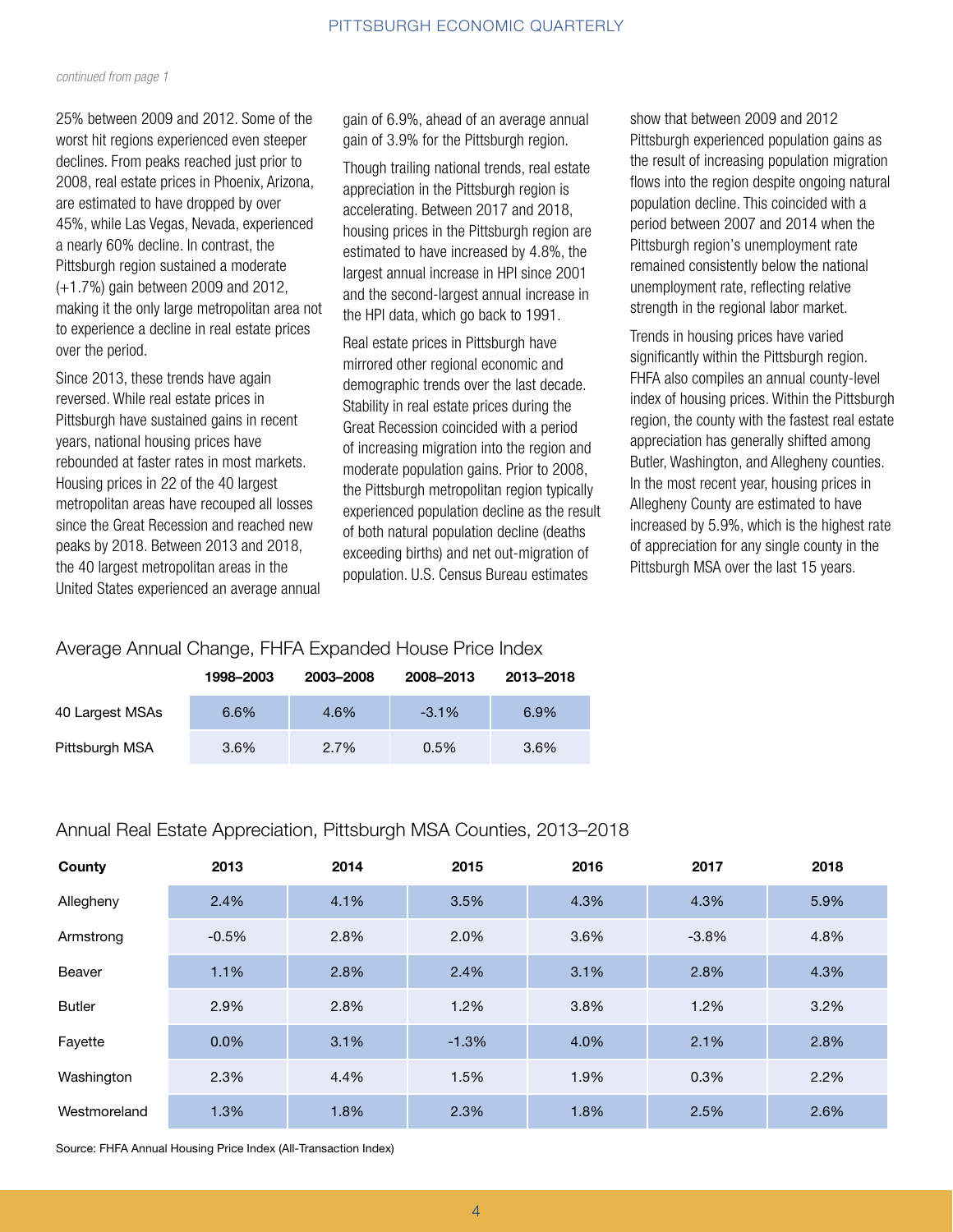Metropolitan-level data presented here are compiled from the FHFA Expanded-Data HPI. FHFA is responsible for oversight of the two major federal agencies engaged in mortgage financing: Fannie Mae and Freddie Mac as well as the Federal Home Loan Bank System, which includes the 11 Federal Home Loan Banks. Multiple housing price indices are compiled and published by FHFA. The commonly referenced Housing Price Index (HPI) is an estimate of national, state, and metropolitan prices for singlefamily detached homes. The Expanded-Data HPI used here is a newer measure, which incorporates both home value data from

mortgages financed by Fannie Mae and Freddie Mac and additional data on real estate sales compiled from county recorder offices and Federal Housing Administrationendorsed loans. County recorder data, which reflect sales activity in roughly 800 counties across the country, are supplied to FHFA under license from DataQuick Information Systems, a commercial source of real estate information.

County-level data presented here are from the FHFA Annual House Price Index (All-Transactions Index), which is a developmental metric that is subject to

future revision and refinement. This index uses real estate appraisal values and sale prices for mortgages bought or guaranteed by Fannie Mae and Freddie Mac.

Price trends here do not reflect any adjustment for inflation, and the 40 largest MSAs were chosen based on estimated total metropolitan population for 2018. The Pittsburgh MSA currently is defined as the seven counties of Southwestern Pennsylvania: Allegheny, Armstrong, Beaver, Butler, Fayette, Washington, and Westmoreland.

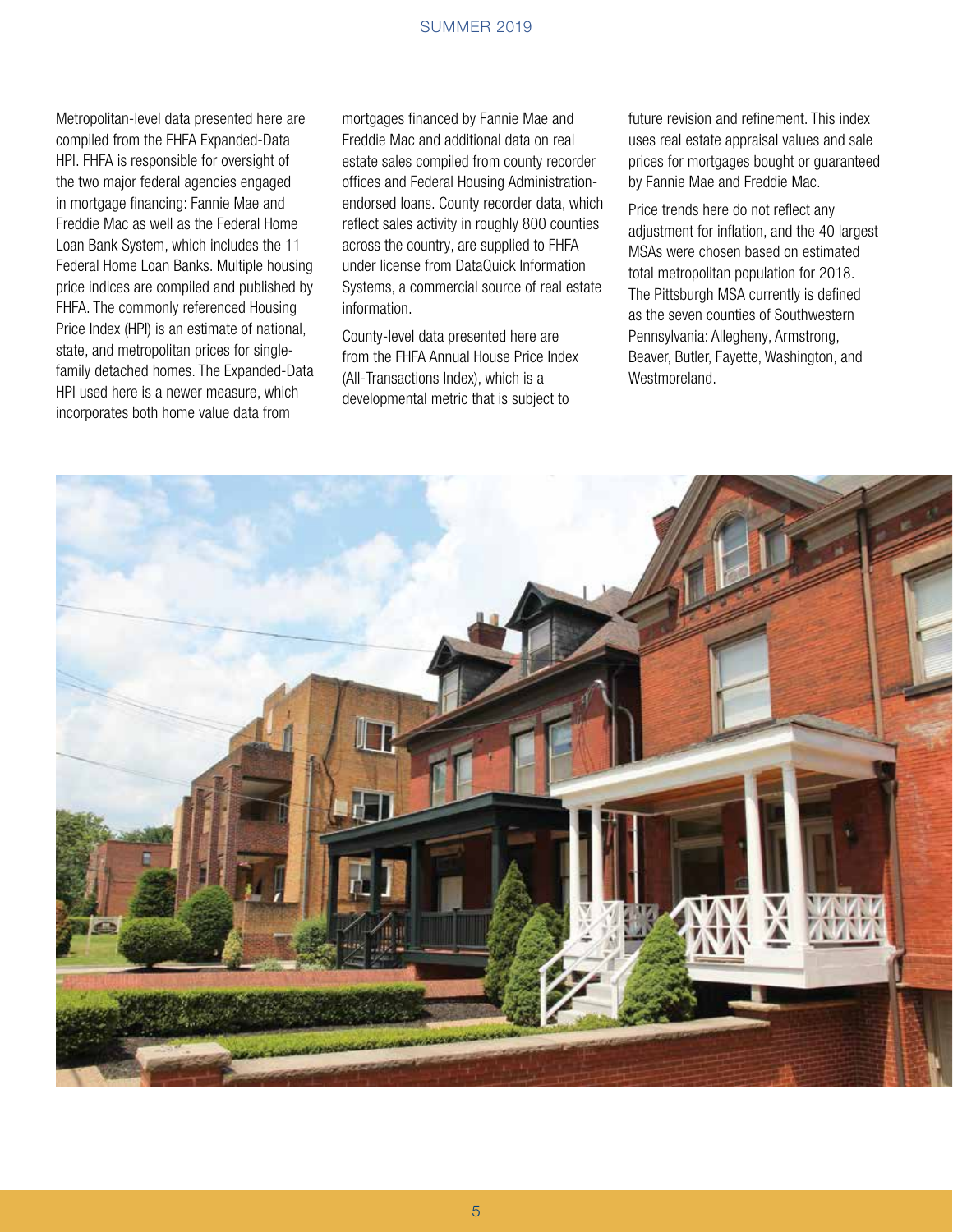## UCSUR Names Recipients of the 19th Annual Manners Awards

Each year, the University of Pittsburgh University Center for Social and Urban Research (UCSUR) awards the Steven D. Manners Faculty Development Awards to promising research projects in the social, behavioral, and policy sciences on campus. These awards honor the memory of Manners, a sociologist who began working at UCSUR in 1974 and served as its assistant director from 1989 until his death in September 2000. His research and service to the center and the University community were dedicated to improving social conditions in the urban environment.

UCSUR presented the first Steven Manners Awards in 2001, and this year is awarding two research development grants to support pilot research with scientific merit and a strong likelihood to lead to subsequent external peer-reviewed funding. The following individuals received the 2019 Manners Awards from UCSUR:



Jessica Hamilton, PhD, postdoctoral scholar, Department of Psychiatry, for "Using Smartphones to Understand Social Media Use and Sleep among Adolescents"



Marlo Perry, PhD, research assistant professor, School of Social Work, for "Emotional Awareness in Child Welfare Professionals and its Relationship with Emotional Variability, Compassion Satisfaction, and Commitment to the Field: A Pilot Study Utilizing Ecological Momentary Assessment"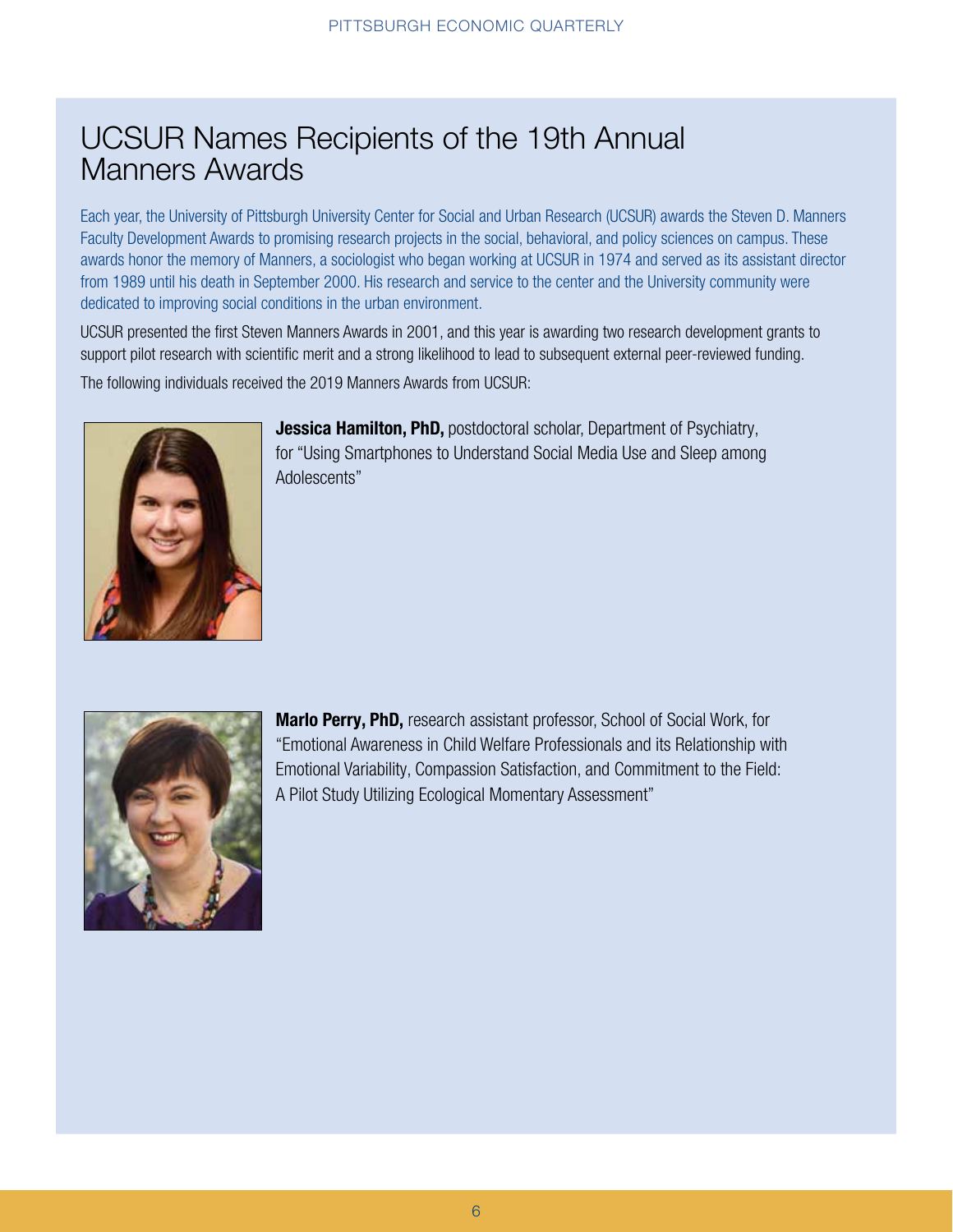## NNIP Selects Bob Gradeck of the Western Pennsylvania Regional Data Center as the Network Steward of the Year

The National Neighborhood Indicators Partnership (NNIP) has selected Bob Gradeck, manager of the University of Pittsburgh Center for Social and Urban Research's (UCSUR) Western Pennsylvania Regional Data Center (WPRDC), as the 2019 winner of its Network Steward of the Year Award. NNIP is a collaboration between the Urban Institute and local organizations that connect people with neighborhood data. The award was created in 2016 to recognize a NNIP partner staff member who goes above and beyond expectations to strengthen the connectivity among NNIP partners, increase knowledge sharing, and raise the profile of the network.

Gradeck's work was critical to the creation of WPRDC, a core UCSUR program, in 2015. The project works in partnership with Allegheny County and the City of Pittsburgh to provide a shared technological and legal infrastructure to support research, analysis, decision making, and community engagement.

The award notes that as the manager of WPRDC, Gradeck "broke new ground with their open source platform, supported city and county agencies working to publish their data, and developed innovative ways to engage community users." In addition, his "pioneering practice inspires new network thinking about user-centered design, open-source technology, and data literacy."

Gradeck served on the NNIP executive committee from 2015 to 2017. He gave new focus to increasing NNIP partner staff participation and network stewardship. Gradeck also has been a tireless advocate for NNIP externally, connecting Urban Institute staff to funders and showcasing NNIP at conferences, most recently at conferences of the Administrative Data Research Facilities Network and Facilitating Community-Based Technology Innovation.

### For more information:

Western Pennsylvania Regional Data Center: wprdc.org National Neighborhood Indicators Partnership: neighborhoodindicators.org